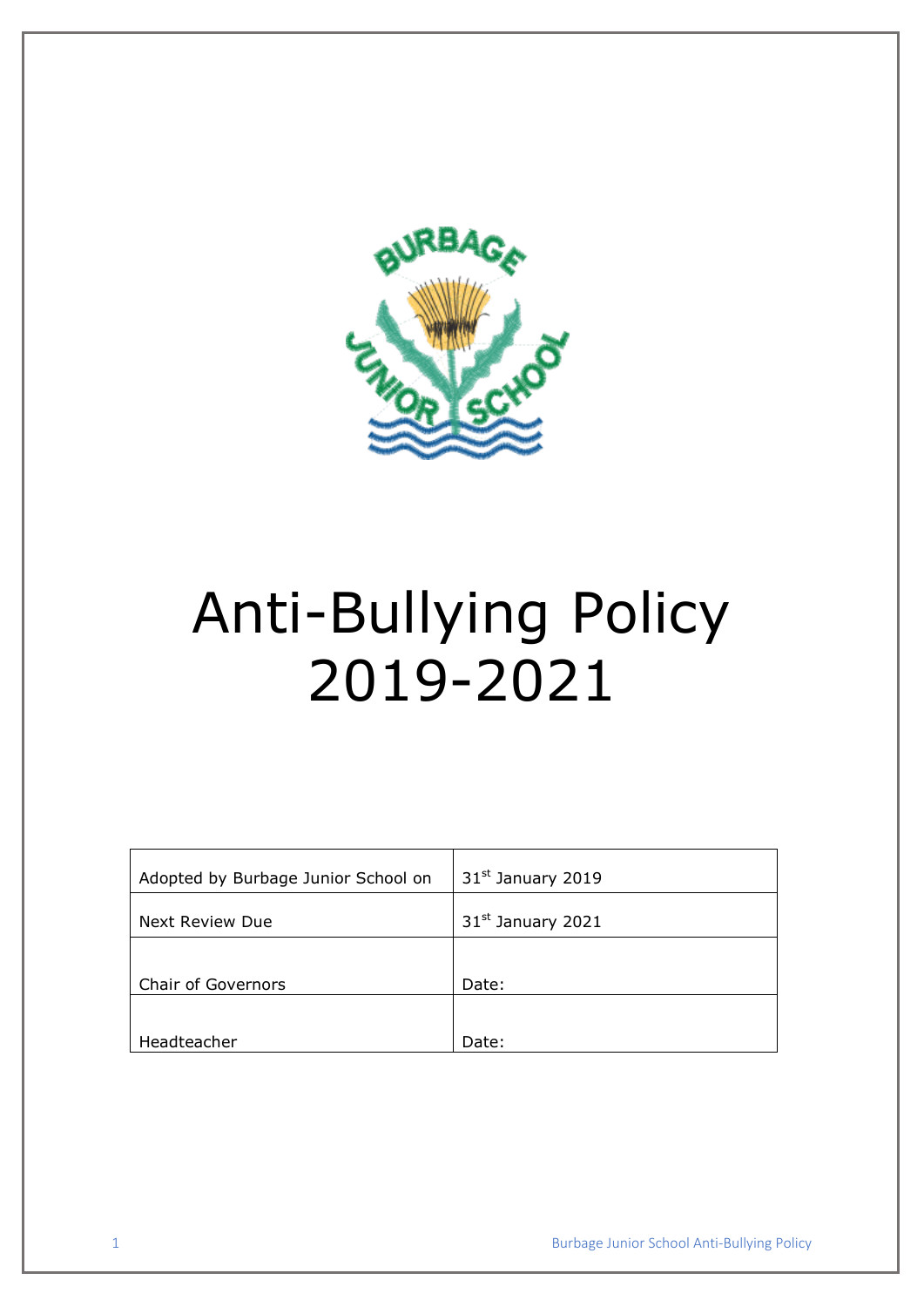#### **Statement of Intent**

Every member of the school community has the right to feel comfortable, safe, secure, equally valued and respected. Every member of the school community has the right to grow and change, free from prejudice, stereotyping, harassment and negative discrimination. Every pupil has the right to equal access to the curriculum that meets their needs. Every member of the school community has the right to object to and/ or reject language or behaviour, which is offensive and /or intimidating. Every member of the school community has the responsibility to treat others with respect.

Bullying, in any form, will not be tolerated at our school. We are committed to the creation of a positive and safe learning environment for all. Our aim is to deal with incidents of bullying swiftly and effectively. It is our agreed policy that no-one within the school should tolerate bullying or bullies. Bullying is everyone's problem. All staff, pupils and parents should be aware that bullying exists and share a commitment to combat it and to make the school a happier place for everyone.

## **Objectives of this Policy**

•To promote the school's aims and values.

- To ensure that the whole school community has an understanding of what bullying is and what to do if bullying arises.
- •To promote a positive and safe learning environment where bullying is not tolerated.
- •To promote inclusion, tolerance, mutual respect and self-worth in order to meet the physical, emotional and mental health needs of all members of the school community.
- To raise the standards of behaviour and levels of achievement of all.

#### **What is Bullying?**

Bullying is behaviour by an individual or group, usually repeated over time, which intentionally hurts an individual or group, either physically or emotionally.

People are often bullied because of differences in their personality or behaviour. They may not conform to perceived peer expectations. Forms of bullying may include:

- **Racial, religious, cultural bullying**: where the motivation for bullying is based on the targets skin colour, culture, nationality or faith.
- **SEN and disability bullying:** where an individual or group are targeted because of a special educational need or disability which includes learning difficulties, sensory impairments and mental health conditions.
- **Appearance or health conditions**: where an individual or group are targeted because of their physical appearance or a health condition for example a disfigurement, a traumatic injury, severe skin condition.
- **Home circumstance**: where the motivation for bullying is based on the persons living arrangements for example: young carers, children in care or geographic locality i.e. where they live.
- **Homophobic and Biphobic bullying**: relates to a person's sexual orientation. It is based on prejudice or negative attitudes, beliefs or views about lesbian, gay or bi people. Individuals or groups can be targeted because of their actual or perceived sexuality. People who have lesbian, gay or bi family members can also be targeted as can students who do not conform to gender stereotypes.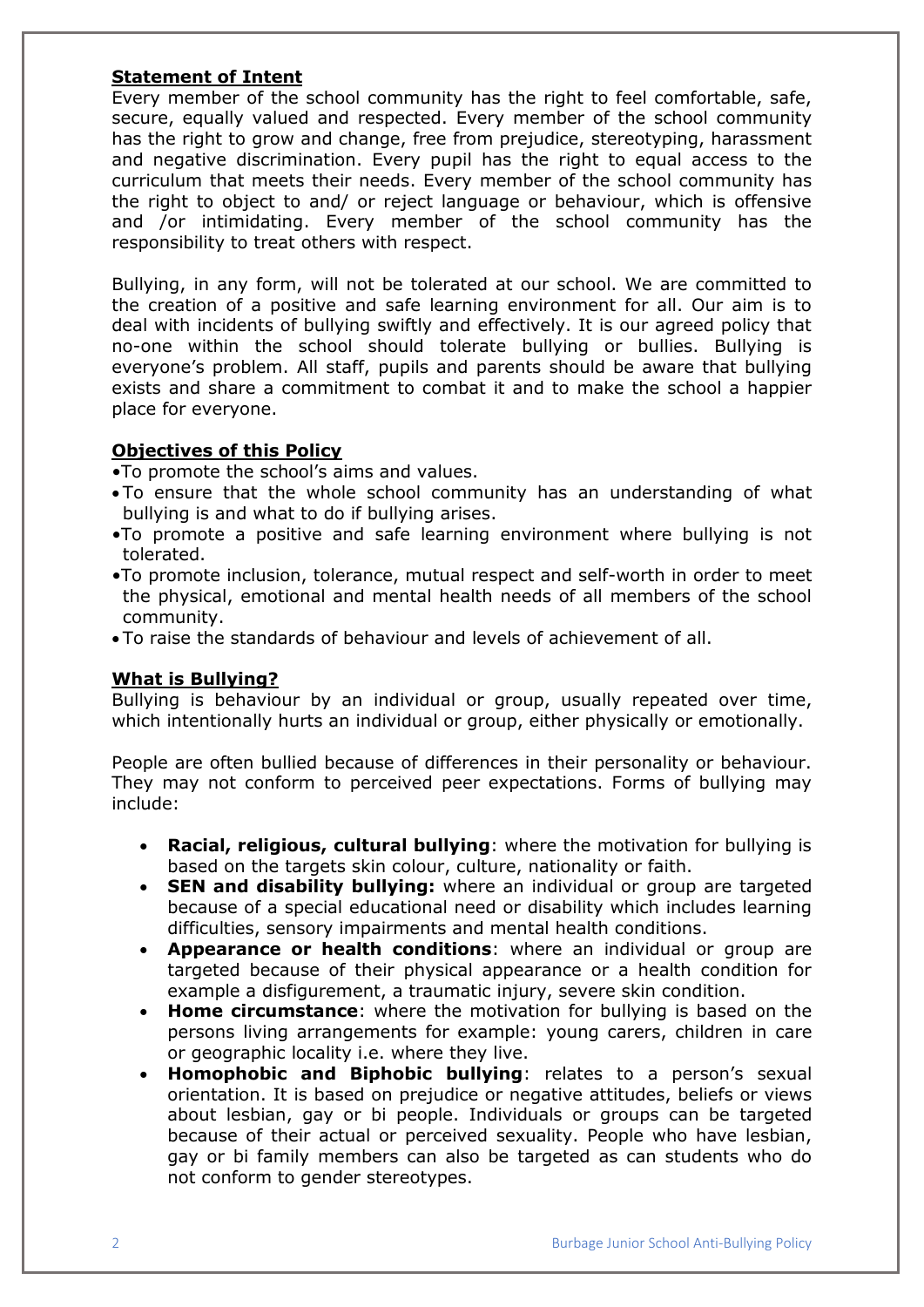- **Transphobic bullying**: relates to gender identity. It is based on prejudice or negative attitudes, views or beliefs about trans people. Transphobic bullying affects people who are trans but can also affect those questioning their gender identity as well as people who are not trans but do not conform to gender stereotypes.
- **Sexual bullying:** can relate to the target's gender or body, this can have a sexual and/or sexist element.

**\***Bullying is defined by the initials **STOP: Several Times On Purpose and Start Telling Other People**

Burbage Junior School wishes to make clear that bullying is not simply poor behaviour and we will differentiate between the two. For example, a child who is aggressive towards a variety of different children, on separate occasions would not be deemed a 'bully'. Their behaviour would be challenged by Burbage Junior School under the 'Behaviour Policy'.

Bullying of school staff is addressed in the staff handbook.

#### **Bullying can be:**

**Psychological:** being unfriendly, excluding, tormenting, intimidation. Unkindness linked to SEND, appearance or health conditions or related home circumstances.

• **Physical**: jostling, pushing, kicking, hitting, punching or any use of violence, theft, extortion, damaging someone's property, unwanted physical contact

• **Verbal**: name-calling, sarcasm, spreading rumours, teasing, etc, sexually abusive comments

• **Cyber/ technology**: All areas of internet, such as misuse of email, social media, chat rooms. Telephone threats or hoaxes, inappropriate text messaging or use of camera & video facilities

#### **Symptoms of bullying**

Early signs that a child is being bullied could be:

- The child becoming withdrawn
- A deterioration in the child's work
- Erratic attendance or spurious illness
- Persistently arriving late at school
- General unhappiness or anxiety
- The child wanting to remain with adults
- Sudden outbursts not in common with the child's normal behaviour

Physical symptoms could include headaches, stomach aches, fainting, fits, vomiting or hyperventilation. Targets can become depressed and this can continue into their adult lives. They can want to take their own lives.

#### **Why is it Important to Respond to Bullying?**

Bullying hurts. No one deserves to be a target of bullying. Everybody has the right to be treated with respect. Pupils who are bullying need to learn different ways of behaving or reacting – they may have issues in their own lives which cause them to 'lash out'. Schools have a responsibility to respond promptly and effectively to issues of bullying. Research demonstrates that targets of bullying can have deteriorating levels of attainment / attendance as a direct result of bullying.

The school will take full account of what the target says and also the perceptions of those who have witnessed the incident reported it or are aware of the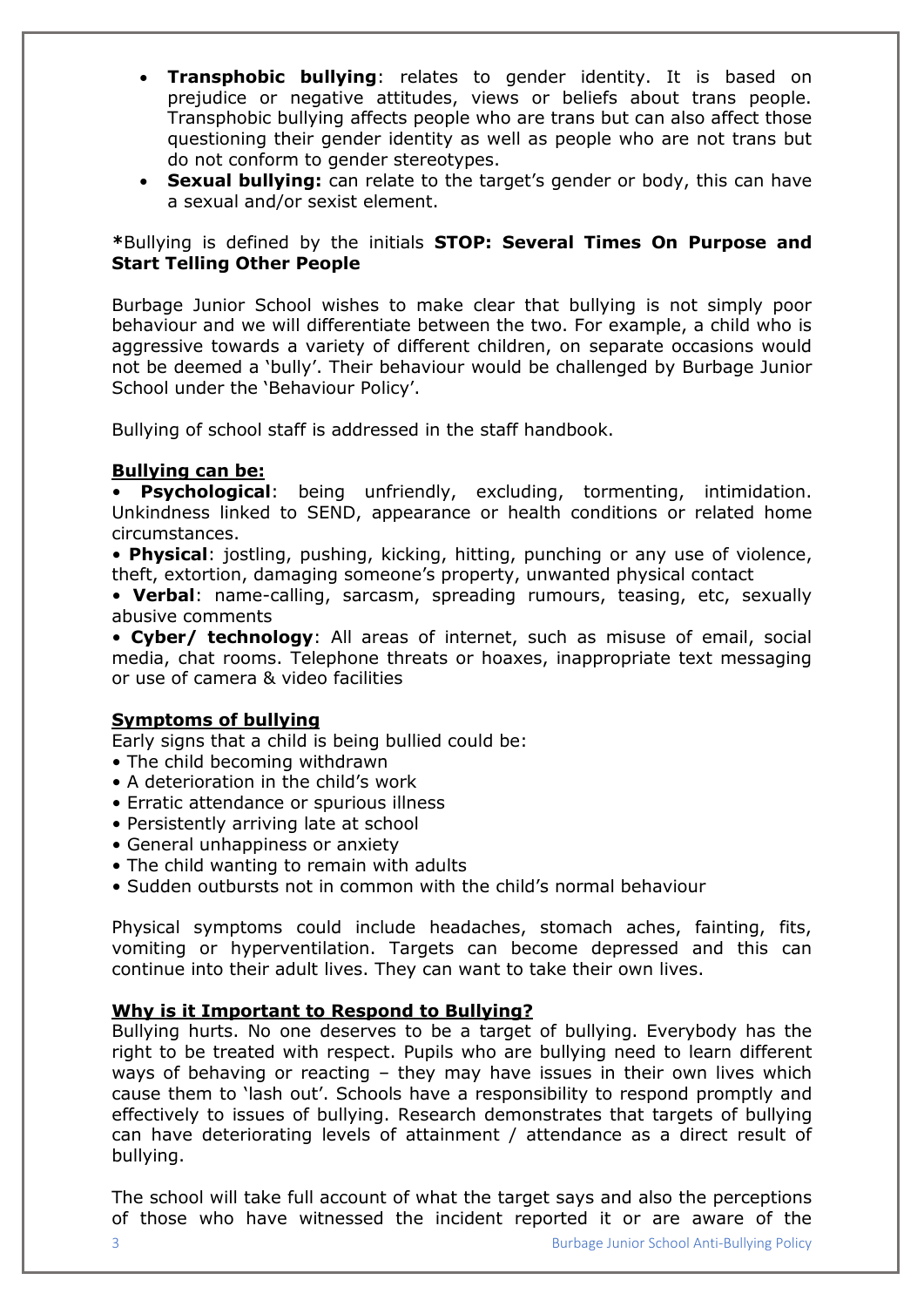circumstances. This means that if any person feels that an incident is motivated by bullying then it should be recorded as such and all incidents should be properly investigated.

#### **Our proactive strategies**

We will use a variety of methods for helping children to deal with and prevent bullying as and when they are appropriate. These will include:

- A clear set of school values, which are on display and referred to often.
- Promotion of an emotionally open atmosphere.

• Encouraging children to tell a member of staff and / or their parents if they are being bullied or if they see someone else being bullied.

• Opportunities to share feelings and have discussions about bullying and why it matters, e.g. through lessons which focus on emotions, relationships, social situations etc (SEAL, PSHE lessons).

• Having approachable staff in school who will listen to parents concerns and worries about particular behaviour, believe children who come to them with concerns about bullying and act on what they are told.

- Buddies to support 'happy playtimes.'
- Taking every opportunity to promote initiatives such as anti-bullying week, theatre productions and external speakers.
- Use of information from pupil and parental questionnaires.
- Continuing to promote staff development and understanding on the identification, prevention and management of bullying.
- Providing spacious, well-supervised playground areas at lunchtimes with seating, quieter areas and a variety of games and activities for children to do.

## **Reporting and responding to Bullying**

1. All pupils, parents, members of staff and volunteers must report allegations of bullying, including cyber-bullying issues, to a member of the teaching staff. Pupils are encouraged to talk to their parents who can champion their concerns. Any bystander who witnesses an incident of bullying will be encouraged to tell an adult in school (or their parents) so that the bullying can be out in the open.

2. The teacher receiving the allegation will be responsible for investigating initial allegations of bullying, moving onto the Senior Leadership team (Head, Deputy and Assistant Heads) if necessary. Forms for recording this are kept in the headteacher's office.

3. The child making the allegation must be spoken to at length, obtaining witnesses if possible. Teachers will use patience and understanding during this discussion and record what is said by the child. They must be praised for coming forward to tell.

4. If the child who made the allegation above is not the target, the target must also be spoken to with patience and understanding and again, everything that is said must be recorded.

5. The perpetrator must be spoken to using details and facts. They must be asked to tell the truth and if they do not own up, further investigations must take place.

6. If the allegations are founded, it will be made clear to the perpetrator/s that bullying is not tolerated at Burbage Junior School. Parents will be informed. Opportunities will be given to resolve the situation between the children involved and appropriate sanctions will be put into place in line with the school's behaviour policy.

7. Incidents of bullying are reported to the Governors on a termly basis.

8. If necessary, and appropriate, police will be consulted.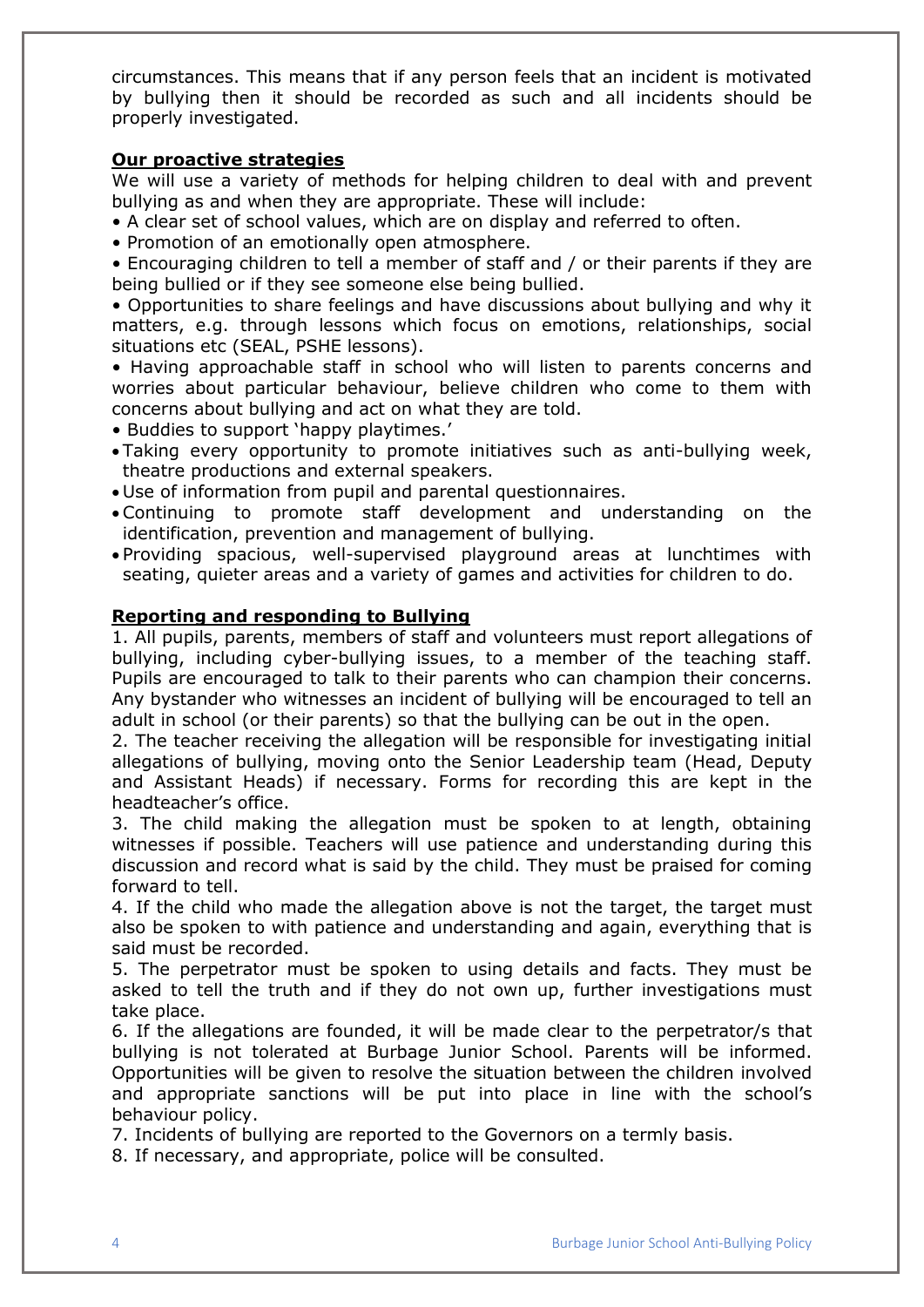# **Reactive Strategies**

We aim to include the following in our response:

- Befriending
- Circle of friends
- Support groups
- Mediation by adults
- Mediation by peers
- Assertiveness training groups
- Social Skills groups
- SEAL

#### **Befriending**

Befriending involves assigning selected pupil volunteers to be with and befriend pupils who are being bullied or having difficulties because they are new to the school or upset by an event outside school, e.g. a family bereavement. The objective is to give the befriended pupil someone to talk to and to help them feel more positive about themselves.

#### **Circle of Friends**

A small number of pupils volunteer to form a circle of friends for a vulnerable pupil to help improve the pupil's level of inclusion and acceptance and to increase insight into his or her feelings and behaviour.

#### **Support Groups**

The support group for a bullied pupil includes those involved in the bullying. The aim is to get the perpetrator to identify with the target and then to help resolve the problem.

#### **Mediation by adults**

Members of staff can help establish ground rules between pupils who are being bullied and the pupils who are doing the bullying to help them co-exist in school.

# **Assertiveness training groups**

This can cover:

- Making assertive statements
- Resisting manipulation and threats
- Dealing with name calling
- Staying clam in difficult situations
- Getting help from onlookers
- Boosting self esteem

## **Outcomes**

#### 1. **Measures will be put in place to support the target.**

The target needs to feel safe. They will be listened to and assured that all adults in school will work to support them. If possible, meetings with the perpetrator and the target will be arranged with supervised discussions to achieve some reconciliation. Monitoring of any issues will continue. If required buddying / social groups or mentoring can be organised to support the target.

#### 2. **Measures will be put in place to support the perpetrator.**

The perpetrator/s will be asked to genuinely apologise and will be spoken to at length about their behaviour and why it is unacceptable at Burbage Juniors. Other consequences may be withdrawal from activities, loss of playtimes, exclusion during lunch, etc. As the behaviour of the perpetrator improves, previous sanctions can be removed and the child should be praised for a change in behaviour. Working with an appropriate adult in school may help to identify the cause of the bullying. Measures will be put in place to try and prevent the bullying taking place and to help the perpetrator/s change their behaviour. These measures may involve monitoring of the target and the perpetrator/s for a period of time, social groups for the target and the perpetrator/s if needed,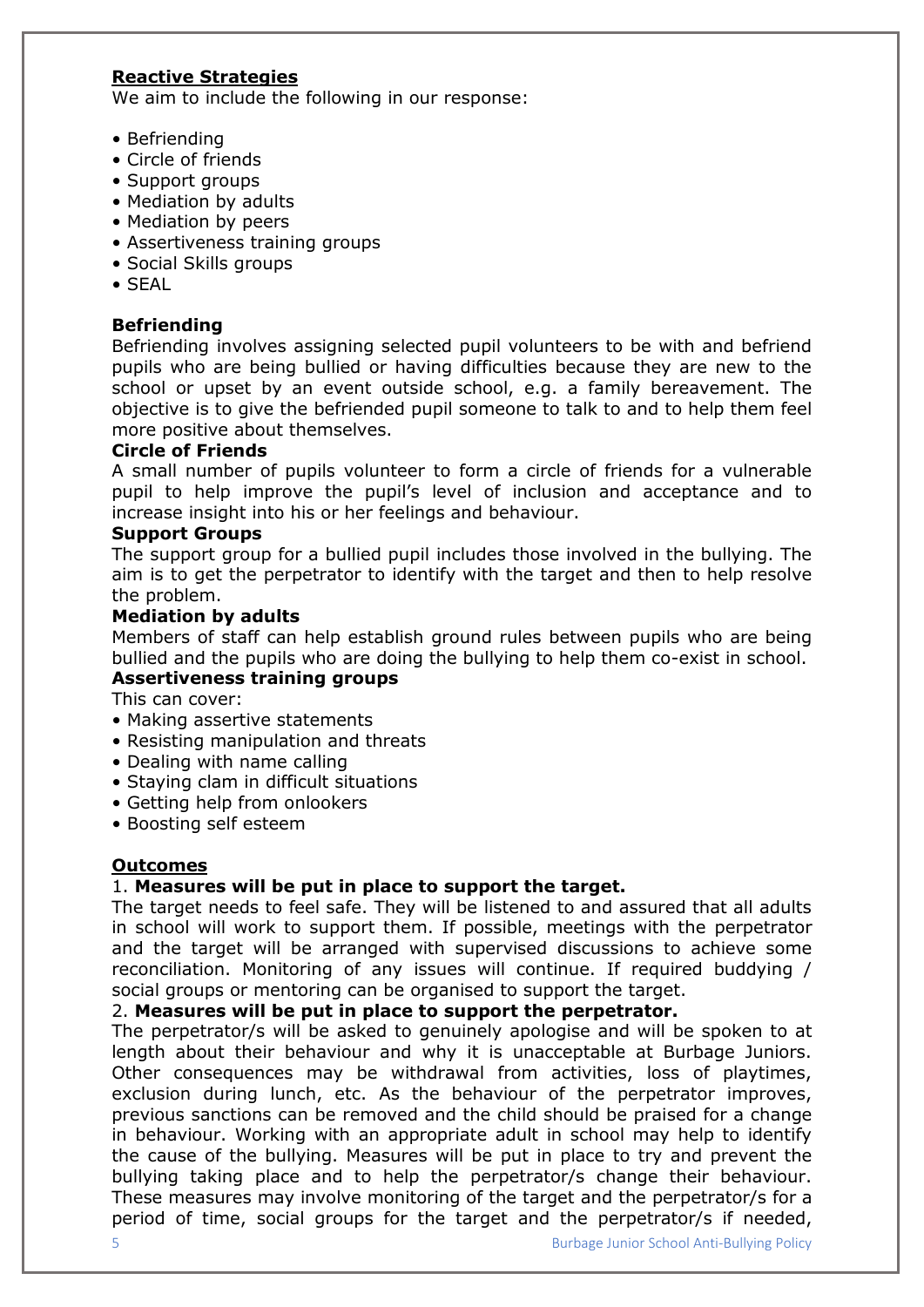behaviour targets for the perpetrator/s and any other specific measures required by individual situations.

3. In serious cases, temporary or permanent exclusion will be considered.

## **The role of parents**

Parents/carers are crucial to supporting the schools anti-bullying policy. As part of the home school contract they will be informed of the policy and be asked to commit themselves to it.

When, after discussion, we confirm a child has been bullying we will contact the parents to discuss the issues. We will ask parents to:

• Talk to the child and explain that bullying is wrong and makes others unhappy.

• Show the child how to join in with others without bullying.

• Make an appointment to see the child's teacher as soon as possible, and explain the problem and discuss how the school and the parents together can stop the bullying.

• Talk to the child regularly about how things are going at school.

• Give the child lots of praise and encouragement when they are being kind and considerate to others.

From this, sanctions and outline plans will be agreed. We will follow up the child's behaviour and further bullying will result in exclusion.

## **Incidents that occur away from school premises.**

Any incidents of bullying that occur out of school but under school jurisdiction will be treated in the same way as if on school premises. School will endeavour to support parents when incidents occur out of school hours and will inform parents should any relevant information be reported.

#### **Peer on Peer Abuse**

As per our Safeguarding Policy, this school recognises that children sometimes display abusive behaviour themselves and that such incidents or allegations must be referred on for appropriate support and intervention. Such abuse will not be tolerated or passed off as "banter" or "part of growing up". This abuse could for example include sexual assaults, initiation/hazing type violence, all forms of bullying, aggravated sexting and physical violence experienced by both boys and girls. The school and its staff will take all possible actions to ensure peer on peer abuse cannot go unnoticed through discussion at age-appropriate level, education activities such as 'Warning Zone', opportunities for disclosure etc.

Where specific risks are identified, a risk assessment will be undertaken in order to ensure the safety of all staff and pupils. Measures appropriate to the uniqueness of each situation would be put in place to minimise the threat to those concerned.

# **Reviewing the Policy**

This policy will be shared with staff, parents, governors and pupils and reviewed by all stakeholders on a 2-year cycle or sooner should the need arise.

# **This Policy should be read in conjunction with our:**

- Behaviour Policy
- Safeguarding Policy
- Equality Policy
- E-Safety Policy
- Staff Handbook